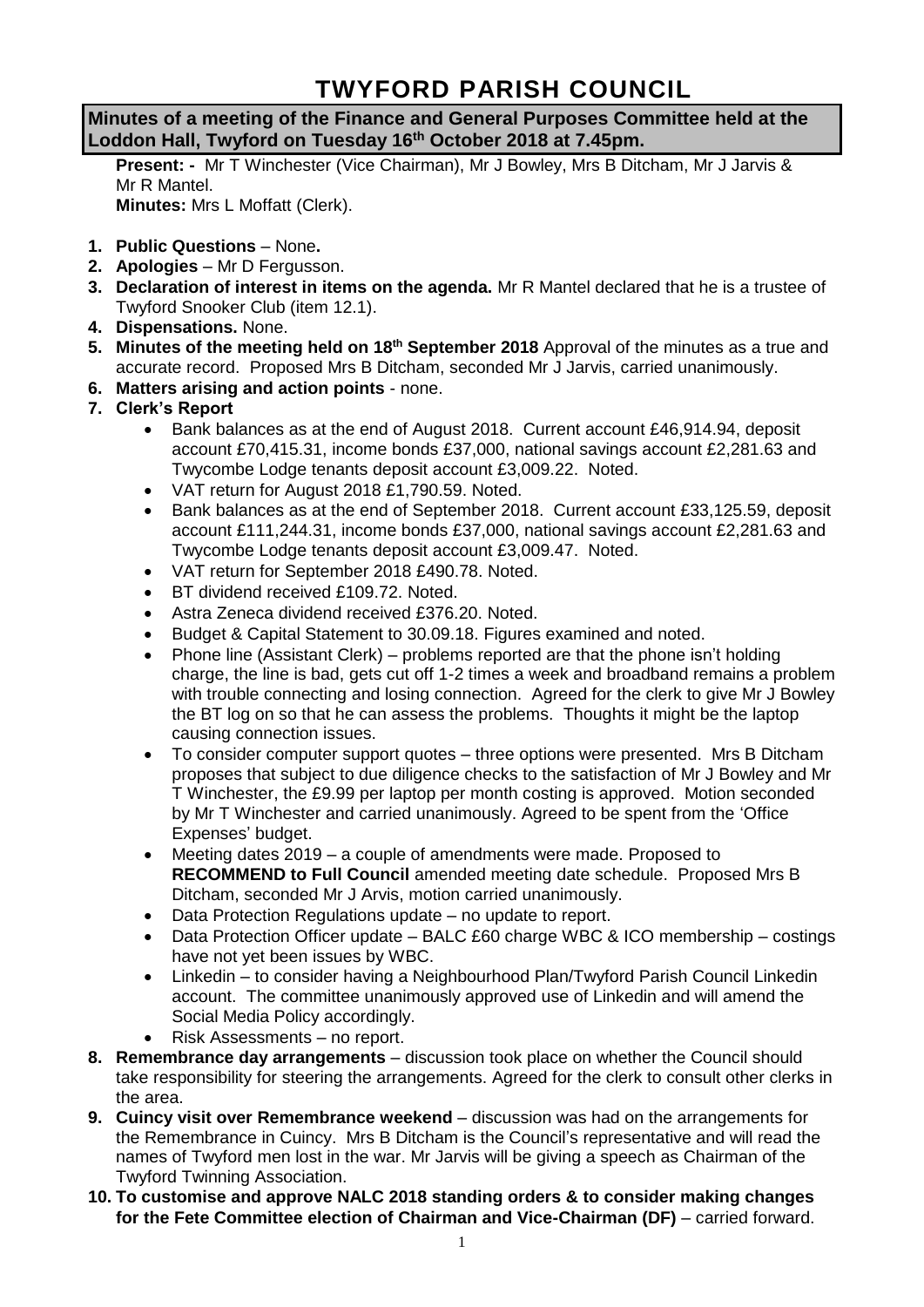### **11. Review of Policies**

11.1Electronic Mail Policy & Procedure – agreed to add one further policy term:

*"Councillors should use their Twyford Parish Council email and not their personal email accounts for Council business."*

Approval of the amended policy proposed to **RECOMMEND to Full Council** Mr J Bowley, seconded Mrs B Ditcham, motion carried 4 in favour, 1 against.

Mr J Jarvis requested the option of paper documents through the post instead of receiving emails.

#### **12. Grant Requests**

12.1 Twyford Snooker Hall – Proposed Mr J Bowley, seconded Mrs B Ditcham to **RECOMMEND to Full Council** no grant to Twyford Snooker Hall. Motion carried 4 in favour, 1 against.

12.2 Citizens Advice – Wokingham – Proposed Mr J Bowley a grant of £450. Amendment to the proposal proposed by Mr T Winchester to **RECOMMEND to Full Council** to make a grant of £500. Mr T Winchester's amended proposal was seconded by Mrs B Ditcham. Motion carried 3 in favour, 1 against, 1 abstained.

12.3 Citizens Advice – Reading – Proposed Mr J Bowley to **RECOMMEND to Full Council** a grant of £300. Motion seconded Mr T Winchester, carried unanimously.

12.4 Keep Mobile – proposed Mr J Bowley, seconded Mrs B Ditcham to **RECOMMEND to Full Council** that no grant is made. Motion carried 4 in favour, 1 against.

#### **13. Staffing matters (payment of overtime reported / A/C hours / permission to hold a second job / CiLCA request)**

Proposed Mrs B Ditcham, seconded Mr J Bowley to **RECOMMEND to Full Council** payment of staffing overtime: Clerk 10.5 hours, Assistant Clerk 19 hours. Motion carried 4 in favour, 1 against.

Proposed Mr J Bowley, seconded Mrs B Ditcham to approve payment from the Fete budget 22 hours overtime to the Clerk. Motion carried nem con.

Proposed Mr J Jarvis, seconded Mrs B Ditcham to **RECOMMEND to Full Council** to permanently increase the Assistant Clerk hours by 6 hours to a total of 16 hours a week with immediate effect. Motion carried unanimously.

Proposed Mr J Jarvis, seconded Mrs B Ditcham to **RECOMMEND to Full Council** that the additional budget expenditure from the Assistant Clerk increase in hours be taken from capital funds. Motion carried unanimously.

Proposed Mr J Jarvis, seconded Mrs B Ditcham approval that the Assistant Clerk may take on a second employment. Motion carried unanimously.

Proposed Mr J Jarvis, seconded Mr T Winchester to **RECOMMEND to Full Council** to cover the CiLCA course expenditure for the Clerk of a maximum of £740. Approval of 50 hours overtime for the course and study time approved. This will be reviewed when required. Motion carried 4 in favour, 1 against.

## **14. Correspondence circulated by email:**

14.1 Involve - The Chain Newsletter (circulated 01.10.18) Noted.

14.2 Police & Crime Bulletin for September 2018 - £350k to reduce reoffending and protect young people from gangs and more... (circulated 01.10.18) Noted.

14.3 Invitation to the Royal County of Berkshire Pension Fund Annual Meeting and Pension Surgery Event 07.11.2018 (circulated 02.10.18) Noted.

14.4 CIL & Infrastructure information sharing between WBC & Parishes (circulated 02.10.18) Noted.

14.5 Involve - The Chain Newsletter (circulated 02.10.18) Noted.

14.6 SGN Annual Stakeholder Event (circulated 04.10.18) Noted.

14.7 Invitation to apply for Customer and Communities Improvement funding (circulated 04.10.18) Noted.

14.8 Bluebird Care - Interested in attending this event? 17.10.18 (circulated 05.10.18) Noted.

14.9 Resident correspondence – noticeboards / website. Noted.

## **15. Items to be considered from other Committees**

- 15.1 Fete Committee 23.10.18
- 15.2 Planning and Amenities 07.08.18 & 04.09.18
- 15.3 Parish Lands 11.09.18

Recommendations: